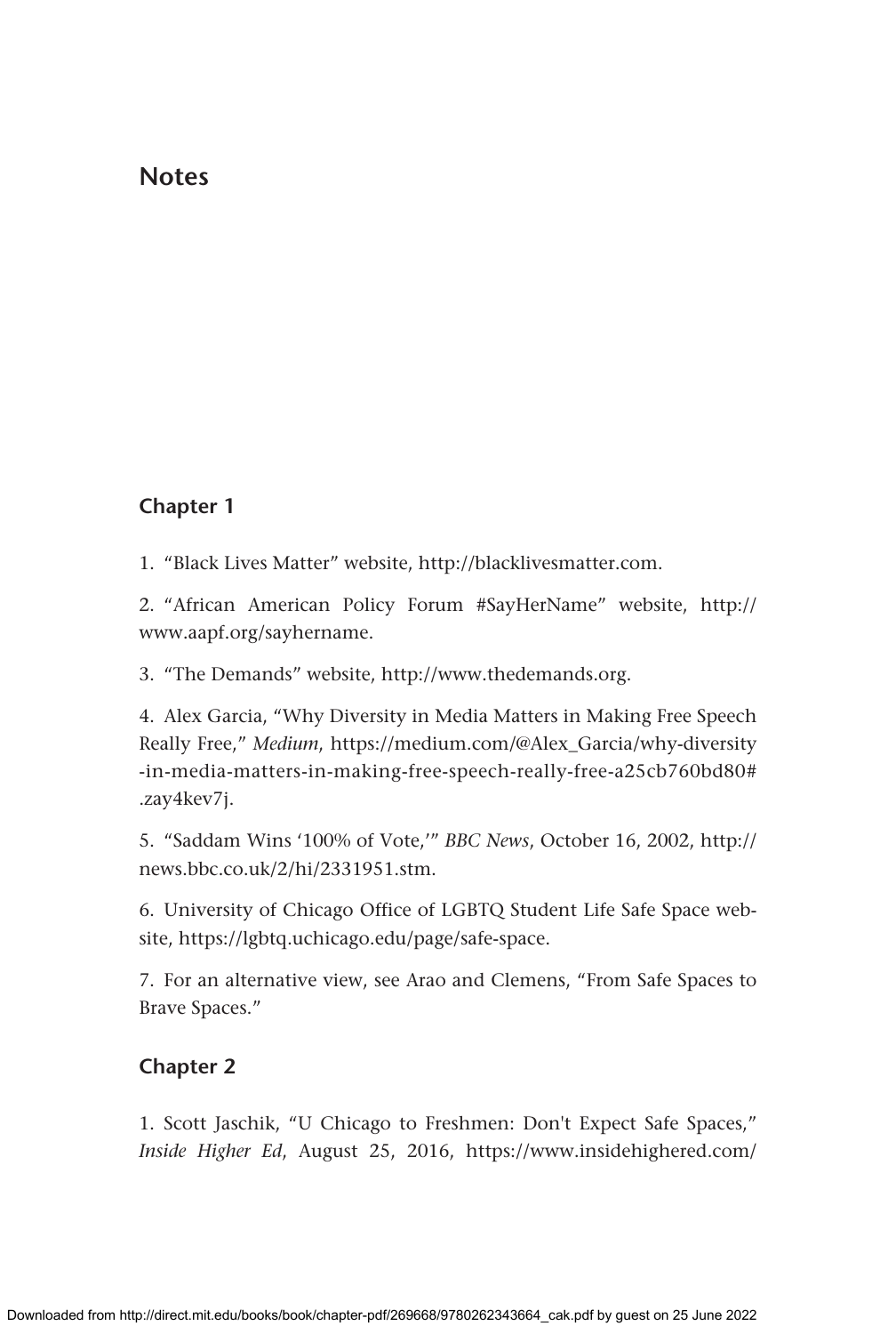[news/2016/08/25/u-chicago-warns-incoming-students-not-expect-safe](https://www.insidehighered.com/news/2016/08/25/u-chicago-warns-incoming-students-not-expect-safe-spaces-or-trigger-warnings) [-spaces-or-trigger-warnings.](https://www.insidehighered.com/news/2016/08/25/u-chicago-warns-incoming-students-not-expect-safe-spaces-or-trigger-warnings)

2. Roger Pilon, "The University of Chicago Has No Room for Crybullies," *Cato at Liberty* (blog), August 25, 2016, [http://www.cato.org/blog/](http://www.cato.org/blog/university-chicago-has-no-room-crybullies) [university-chicago-has-no-room-crybullies.](http://www.cato.org/blog/university-chicago-has-no-room-crybullies)

3. Jay Michaelson, "University of Chicago's P.C. Crackdown Is Really about Keeping Right-Wing Donors Happy, *The Daily Beast*, August 26, 2016, [http://www.thedailybeast.com/articles/2016/08/26/university-of](http://www.thedailybeast.com/articles/2016/08/26/university-of-chicago-s-p-c-crackdown-is-really-about-keeping-right-wing-donors-happy.html) [-chicago-s-p-c-crackdown-is-really-about-keeping-right-wing-donors](http://www.thedailybeast.com/articles/2016/08/26/university-of-chicago-s-p-c-crackdown-is-really-about-keeping-right-wing-donors-happy.html) [-happy.html.](http://www.thedailybeast.com/articles/2016/08/26/university-of-chicago-s-p-c-crackdown-is-really-about-keeping-right-wing-donors-happy.html)

4. Scott Jaschik, "The Chicago Letter and Its Aftermath," *Inside Higher Ed*, August 29, 2016, [https://www.insidehighered.com/news/2016/08/](https://www.insidehighered.com/news/2016/08/29/u-chicago-letter-new-students-safe-spaces-sets-intense-debate) [29/u-chicago-letter-new-students-safe-spaces-sets-intense-debate.](https://www.insidehighered.com/news/2016/08/29/u-chicago-letter-new-students-safe-spaces-sets-intense-debate)

5. Angus Johnston, "A Map of American Student Activism 2014–15," *Student Activism* (blog), December 2, 2014, [https://studentactivism](https://studentactivism.net/2014/12/02/a-map-of-american-student-activism-2014-15) [.net/2014/12/02/a-map-of-american-student-activism-2014-15.](https://studentactivism.net/2014/12/02/a-map-of-american-student-activism-2014-15)

6. Susan Svrluga, "U. Missouri President, Chancellor Resign over Handling of Racial Incidents," *Washington Post*, November 9, 2015, [https://](https://www.washingtonpost.com/news/grade-point/wp/2015/11/09/missouris-student-government-calls-for-university-presidents-removal) [www.washingtonpost.com/news/grade-point/wp/2015/11/09/missouris](https://www.washingtonpost.com/news/grade-point/wp/2015/11/09/missouris-student-government-calls-for-university-presidents-removal) [-student-government-calls-for-university-presidents-removal.](https://www.washingtonpost.com/news/grade-point/wp/2015/11/09/missouris-student-government-calls-for-university-presidents-removal)

7. "Yale Launches Five-Year, \$50 Million Initiative to Increase Faculty Diversity," Yale University website, November 3, 2015, [http://news](http://news.yale.edu/2015/11/03/yale-launches-five-year-50-million-initiative-increase-faculty-diversity) [.yale.edu/2015/11/03/yale-launches-five-year-50-million-initiative](http://news.yale.edu/2015/11/03/yale-launches-five-year-50-million-initiative-increase-faculty-diversity) [-increase-faculty-diversity;](http://news.yale.edu/2015/11/03/yale-launches-five-year-50-million-initiative-increase-faculty-diversity) Conor Friedersdorf, "Brown University's \$100 Million Inclusivity Plan," *The Atlantic*, November 24, 2015, [http://](http://www.theatlantic.com/politics/archive/2015/11/brown-universitys-100-million-plan-to-be-more-inclusive/416886) [www.theatlantic.com/politics/archive/2015/11/brown-universitys-100](http://www.theatlantic.com/politics/archive/2015/11/brown-universitys-100-million-plan-to-be-more-inclusive/416886) [-million-plan-to-be-more-inclusive/416886.](http://www.theatlantic.com/politics/archive/2015/11/brown-universitys-100-million-plan-to-be-more-inclusive/416886)

8. Patrick Maines, "Campus Protests and Blatant Attacks on Free Speech," *The Hill* (blog), November 25, 2015, [http://thehill.com/blogs/](http://thehill.com/blogs/pundits-blog/education/261259-campus-protests-and-blatant-attacks-on-free-speech) [pundits-blog/education/261259-campus-protests-and-blatant-attacks](http://thehill.com/blogs/pundits-blog/education/261259-campus-protests-and-blatant-attacks-on-free-speech) [-on-free-speech.](http://thehill.com/blogs/pundits-blog/education/261259-campus-protests-and-blatant-attacks-on-free-speech)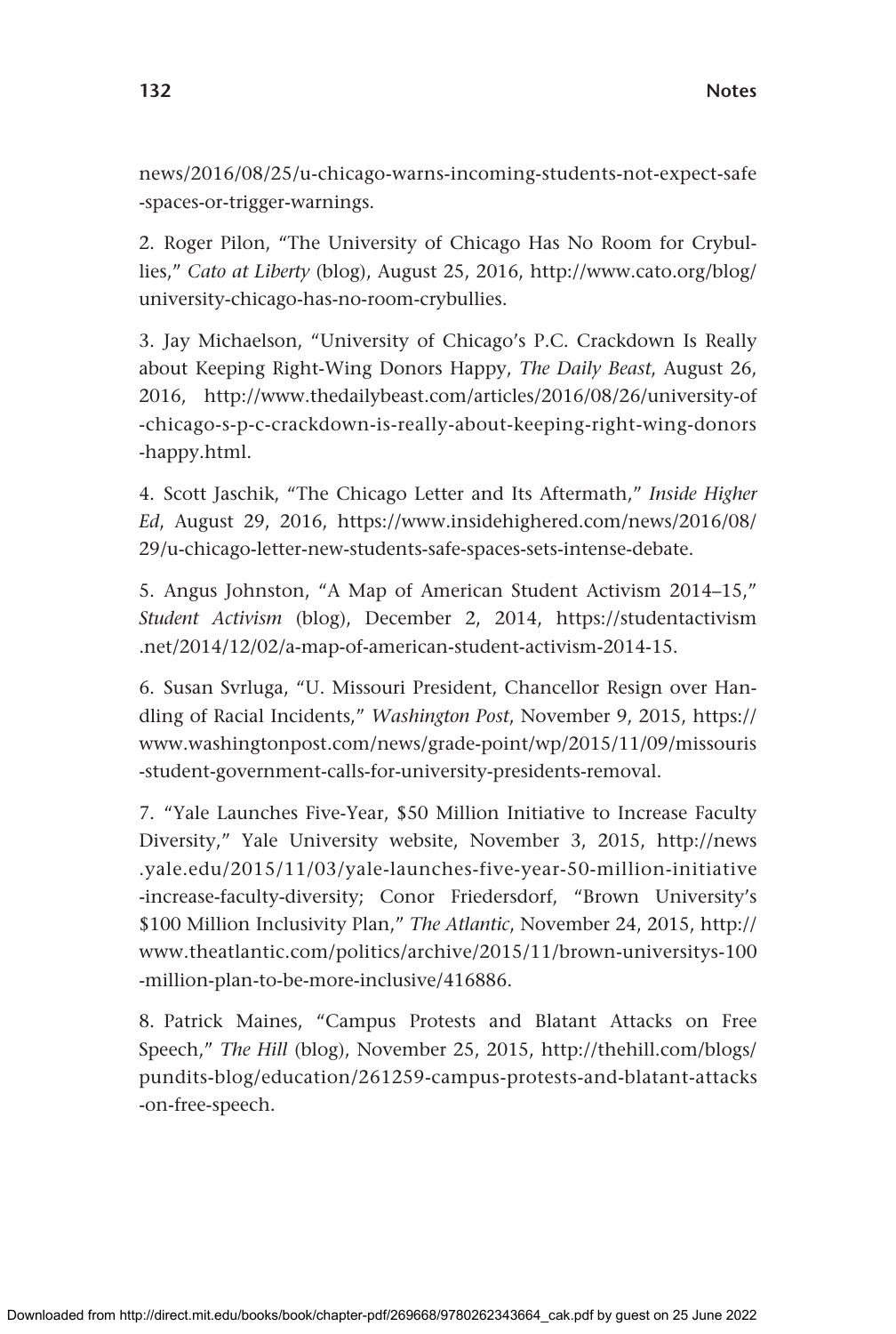#### **Notes 133**

9. Greg Lukianoff and Jonathan Haidt, "The Coddling of the American Mind," *The Atlantic*, September 2015, [http://www.theatlantic.com/](http://www.theatlantic.com/magazine/archive/2015/09/the-coddling-of-the-american-mind/399356) [magazine/archive/2015/09/the-coddling-of-the-american-mind/399356.](http://www.theatlantic.com/magazine/archive/2015/09/the-coddling-of-the-american-mind/399356)

10. "History of Hillel," Hillel International, [http://www.hillel.org/](http://www.hillel.org/about/hillel-story) [about/hillel-story](http://www.hillel.org/about/hillel-story).

11. "The Safe Space Ally Network," LGBTQ Student Life, University of Chicago, [https://lgbtq.uchicago.edu/directories/table/safe-space-ally](https://lgbtq.uchicago.edu/directories/table/safe-space-ally-network) [-network](https://lgbtq.uchicago.edu/directories/table/safe-space-ally-network).

12. Alex Morey, "U. Chicago's 'Academic Freedom' Letter a Win for Campus Speech [Updated], FIRE (Foundation for Individual Rights in Education) website, August 25, 2016, [https://www.thefire.org/u](https://www.thefire.org/u-chicagos-academic-freedom-letter-a-win-for-campus-speech/) [-chicagos-academic-freedom-letter-a-win-for-campus-speech/.](https://www.thefire.org/u-chicagos-academic-freedom-letter-a-win-for-campus-speech/)

13. Beth McMurtrie, "One University Asks: How Do You Promote Free Speech without Alienating Students?," *Chronicle of Higher Education*, October 23, 2016, [http://www.chronicle.com/article/One-University](http://www.chronicle.com/article/One-University-Asks-How-Do/238146/) [-Asks-How-Do/238146/](http://www.chronicle.com/article/One-University-Asks-How-Do/238146/).

14. "The Colliding of the American Mind," *The Economist* website, June 4, 2016, [http://www.economist.com/news/international/21699905](http://www.economist.com/news/international/21699905-university-protesters-believe-they-are-fighting-justice-their-critics-think-free) [-university-protesters-believe-they-are-fighting-justice-their-critics](http://www.economist.com/news/international/21699905-university-protesters-believe-they-are-fighting-justice-their-critics-think-free) [-think-free](http://www.economist.com/news/international/21699905-university-protesters-believe-they-are-fighting-justice-their-critics-think-free).

15. Alexander, *New Jim Crow* (see especially chapter 3, "The Color of Justice," for references to numerous studies demonstrating the differential rates of incarceration among races in the United State); Kennedy, *Race, Crime, and the Law*; Stevenson, *Just Mercy*.

16. *Chronicle of Higher Education*, *The Almanac of Higher Education 2016– 17* (Washington, DC: *Chronicle of Higher Education*, 2016), [http://www](http://www.chronicle.com.ezp-prod1.hul.harvard.edu/interactives/almanac-2016) [.chronicle.com.ezp-prod1.hul.harvard.edu/interactives/almanac-2016.](http://www.chronicle.com.ezp-prod1.hul.harvard.edu/interactives/almanac-2016)

17. Ibid.

18. National Center for Educational Statistics, "Race/Ethnicity of College Faculty: Fast Facts," [https://nces.ed.gov/fastfacts/display.asp?id=61.](https://nces.ed.gov/fastfacts/display.asp?id=61)

19. Guinier, *Tyranny of the Meritocracy*.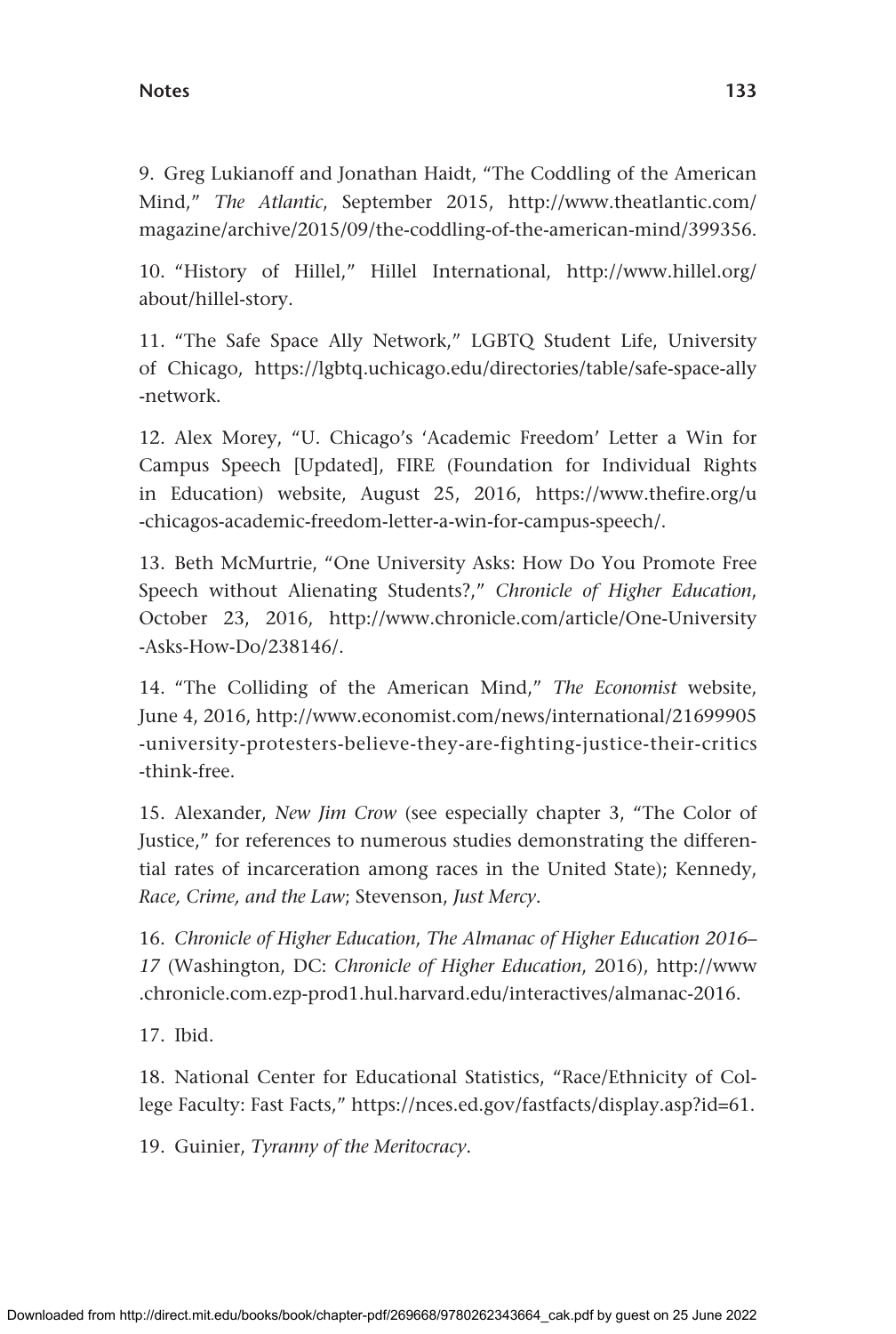20. "The Quiet Discrimination of Microinequities: A Q&A with Adjunct Professor Mary Rowe," MIT Sloan website, February 3, 2016, [http://](http://mitsloan.mit.edu/newsroom/articles/the-quiet-discrimination-of-microinequities-a-qa-with-adjunct-professor-mary-rowe/) [mitsloan.mit.edu/newsroom/articles/the-quiet-discrimination-of](http://mitsloan.mit.edu/newsroom/articles/the-quiet-discrimination-of-microinequities-a-qa-with-adjunct-professor-mary-rowe/) [-microinequities-a-qa-with-adjunct-professor-mary-rowe/](http://mitsloan.mit.edu/newsroom/articles/the-quiet-discrimination-of-microinequities-a-qa-with-adjunct-professor-mary-rowe/).

21. Steele, *Whistling Vivaldi.*

22. Adam K. Raymond, "The Alleged Offenses of 2014's Disinvited Commencement Speakers," *New York Magazine* website, May 15, 2014, [http://nymag.com/daily/intelligencer/2014/05/disinvited-graduation](http://nymag.com/daily/intelligencer/2014/05/disinvited-graduation-speakers-alleged-offenses.html) [-speakers-alleged-offenses.html.](http://nymag.com/daily/intelligencer/2014/05/disinvited-graduation-speakers-alleged-offenses.html)

23. Ask a Librarian, Harvard Law School Library, "What Are the Origins of the Harvard Law School Shield That Was Retired in 2016?," [http://](http://asklib.law.harvard.edu/faq/115307) [asklib.law.harvard.edu/faq/115307.](http://asklib.law.harvard.edu/faq/115307)

24. "Harvard Corporation Agrees to Retire HLS Shield," *Harvard Law Today*, March 14, 2016, [http://today.law.harvard.edu/harvard](http://today.law.harvard.edu/harvard-corporation-agrees-to-retire-hls-shield) [-corporation-agrees-to-retire-hls-shield](http://today.law.harvard.edu/harvard-corporation-agrees-to-retire-hls-shield).

25. Annette Gordon-Reed and Annie Rittgers, "A Different View," March 2016, [https://today.law.harvard.edu/wp-content/uploads/2016/](https://today.law.harvard.edu/wp-content/uploads/2016/03/Shield_Committee-Different_View.pdf) [03/Shield\\_Committee-Different\\_View.pdf](https://today.law.harvard.edu/wp-content/uploads/2016/03/Shield_Committee-Different_View.pdf).

26. John Fabian Witt, Chair, et al., Yale University, "Letter of the Committee to Establish Principles on Renaming," [http://president.yale.edu/](http://president.yale.edu/sites/default/files/files/CEPR_FINAL_12-2-16.pdf) [sites/default/files/files/CEPR\\_FINAL\\_12-2-16.pdf](http://president.yale.edu/sites/default/files/files/CEPR_FINAL_12-2-16.pdf).

27. Yussef Robinson, "Oxford's Cecil Rhodes Statue Must Fall—It Stands in the Way of Inclusivity," *The Guardian*, January 19, 2016, [https://](https://www.theguardian.com/commentisfree/2016/jan/19/rhodes-fall-oxford-university-inclusivity-black-students) [www.theguardian.com/commentisfree/2016/jan/19/rhodes-fall-oxford](https://www.theguardian.com/commentisfree/2016/jan/19/rhodes-fall-oxford-university-inclusivity-black-students) [-university-inclusivity-black-students](https://www.theguardian.com/commentisfree/2016/jan/19/rhodes-fall-oxford-university-inclusivity-black-students).

28. Gabriel Fisher, "Princeton and the Fight over Woodrow Wilson's Legacy," *New Yorker*, November 25, 2015, [http://www.newyorker.com/](http://www.newyorker.com/news/news-desk/princeton-and-the-fight-over-woodrow-wilsons-legacy) [news/news-desk/princeton-and-the-fight-over-woodrow-wilsons-legacy](http://www.newyorker.com/news/news-desk/princeton-and-the-fight-over-woodrow-wilsons-legacy).

29. Jesse Singal, "Why the University of Chicago's Anti–'Safe Space' Letter Is Important," *New York Magazine* website, August 26, 2016, [http://nymag.com/daily/intelligencer/2016/08/the-university-of](http://nymag.com/daily/intelligencer/2016/08/the-university-of-chicagos-anti-safe-space-letter-matters.html) [-chicagos-anti-safe-space-letter-matters.html.](http://nymag.com/daily/intelligencer/2016/08/the-university-of-chicagos-anti-safe-space-letter-matters.html)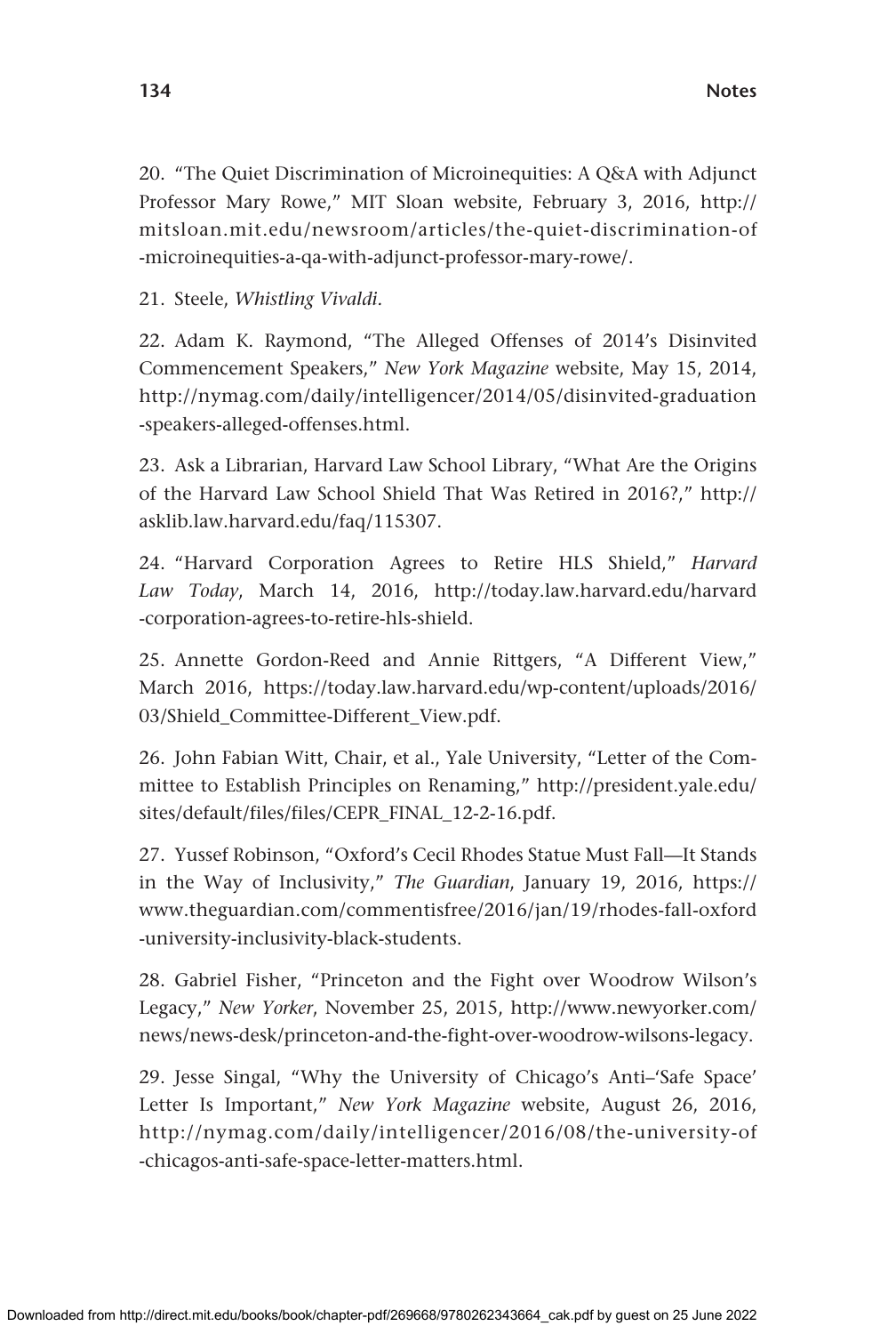30. Dautrich, *Future of the First Amendment* (2004, 2011, 2014, 2016); Dautrich and Yalof, *Future of the First Amendment* (2006, 2007); Dautrich, Yalof, and López, *Future of the First Amendment* 2008.

31. *Free Speech on Campus*, Knight Foundation website, April 4, 2016, <http://www.knightfoundation.org/reports/free-speech-campus>.

32. *National Undergraduate Study*, sponsored by the William F. Buckley, Jr. Program at Yale and conducted by McLaughlin & Associates, October 26, 2015, posted online at [https://www.dropbox.com/s/](https://www.dropbox.com/s/sfmpoeytvqc3cl2/NATL%20College%2010-25-15%20Presentation.pdf?dl=0) [sfmpoeytvqc3cl2/NATL%20College%2010-25-15%20Presentation](https://www.dropbox.com/s/sfmpoeytvqc3cl2/NATL%20College%2010-25-15%20Presentation.pdf?dl=0) [.pdf?dl=0.](https://www.dropbox.com/s/sfmpoeytvqc3cl2/NATL%20College%2010-25-15%20Presentation.pdf?dl=0)

33. Howard Gillman and Erwin Chemerinsky, "Don't Mock or Ignore Students' Lack of Support for Free Speech. Teach Them," *Los Angeles Times*, March 31, 2016, [http://www.latimes.com/opinion/op-ed/la-oe](http://www.latimes.com/opinion/op-ed/la-oe-chemerinsky-gillman-free-speech-on-campus-20160331-story.html) [-chemerinsky-gillman-free-speech-on-campus-20160331-story.html.](http://www.latimes.com/opinion/op-ed/la-oe-chemerinsky-gillman-free-speech-on-campus-20160331-story.html)

34. "Free Speech on Campus."

35. For ideas, see, e.g., Haynes et al., *The First Amendment in Schools*.

# **Chapter 3**

1. Amy Howe, "Finally! The *Fisher* decision in Plain English," *SCOTUS* (blog), June 24, 2013, [http://www.scotusblog.com/2013/06/finally-the](http://www.scotusblog.com/2013/06/finally-the-fisher-decision-in-plain-english) [-fisher-decision-in-plain-english](http://www.scotusblog.com/2013/06/finally-the-fisher-decision-in-plain-english).

2. Chicago-Kent College of Law at Illinois Tech, "*Fisher v. University of Texas*," Oyez website, <https://www.oyez.org/cases/2012/11-345>.

3. *Brown v. Board of Education of Topeka*, Opinion, May 17, 1954; Records of the Supreme Court of the United States, Record Group 267, National Archives.

4. Chicago-Kent College of Law at Illinois Tech, "*Grutter v. Bollinger*," Oyez website, <https://www.oyez.org/cases/2002/02-241>; Chicago-Kent College of Law at Illinois Tech, "*Gratz v. Bollinger*," Oyez website, [https://](https://www.oyez.org/cases/2002/02-516) [www.oyez.org/cases/2002/02-516.](https://www.oyez.org/cases/2002/02-516)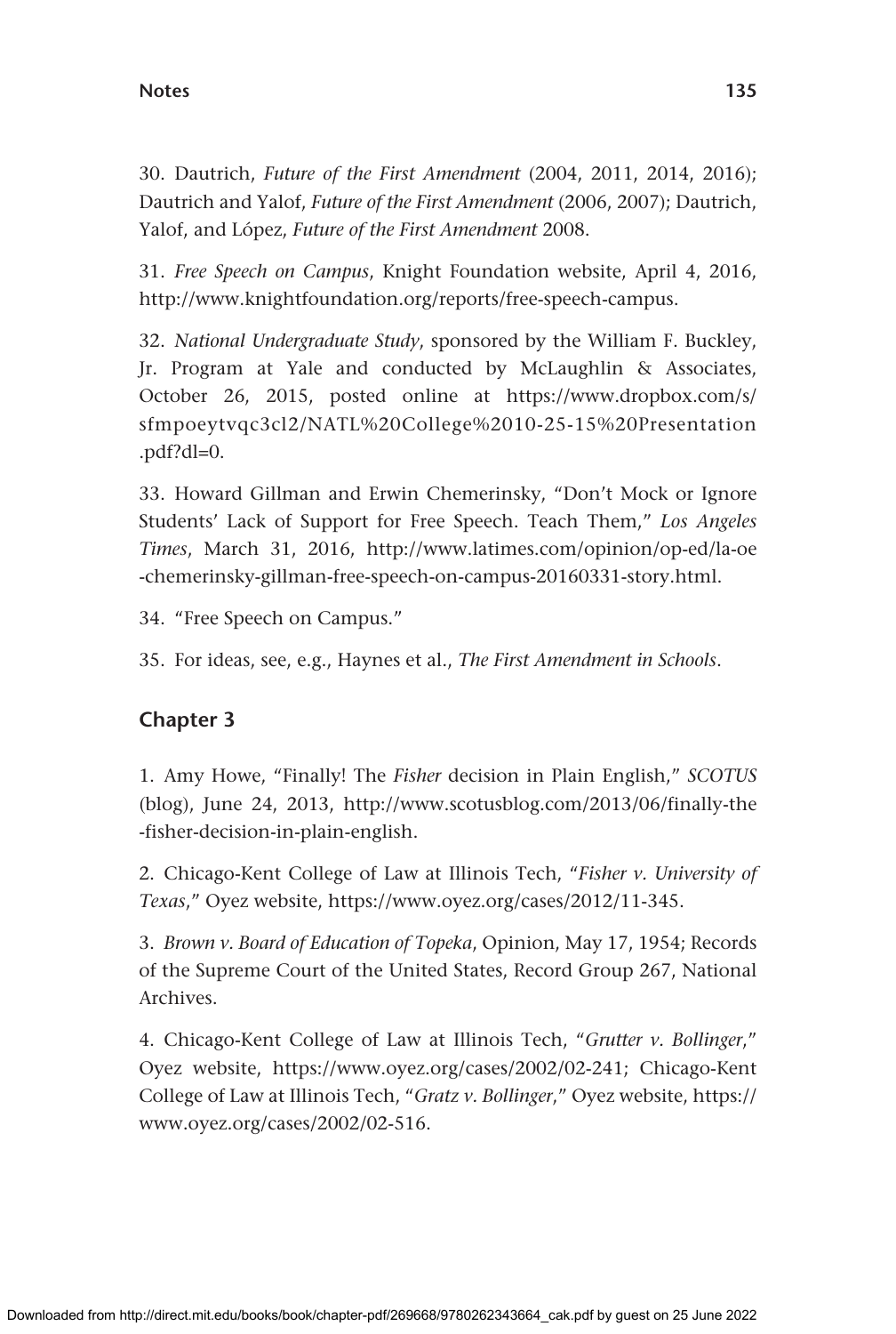5. Banaji and Greenwald, *Blindspot.*

6. Steele, *Whistling Vivaldi.*

7. Ibid., 6.

8. Kennedy, *Race, Crime, and the Law*; Alexander, *New Jim Crow*; Stevenson, *Just Mercy.*

9. Martha Minow, *In Brown's Wake: Legacies of America's Educational Landmark* (Oxford: Oxford University Press, 2010), 158–159.

10. Alicia Garza, "A Herstory of the #BlackLivesMatter Movement by Alicia Garza," [FeministWire.](http://FeministWire)com, October 7, 2014, [http://www](http://www.thefeministwire.com/2014/10/blacklivesmatter-2) [.thefeministwire.com/2014/10/blacklivesmatter-2.](http://www.thefeministwire.com/2014/10/blacklivesmatter-2)

11. Giovanni Russonello, "Most Americans Hold Grim View of Race Relations, Poll Finds," *New York Times*, July 13, 2016, [http://www](http://www.nytimes.com/2016/07/14/us/most-americans-hold-grim-view-of-race-relations-poll-finds.html) [.nytimes.com/2016/07/14/us/most-americans-hold-grim-view-of-race](http://www.nytimes.com/2016/07/14/us/most-americans-hold-grim-view-of-race-relations-poll-finds.html) [-relations-poll-finds.html.](http://www.nytimes.com/2016/07/14/us/most-americans-hold-grim-view-of-race-relations-poll-finds.html)

12. Pew Research Center, "On Views of Race and Inequality, Blacks and Whites Are Worlds Apart," June 27, 2016, [http://www.pewsocialtrends](http://www.pewsocialtrends.org/2016/06/27/on-views-of-race-and-inequality-blacks-and-whites-are-worlds-apart) [.org/2016/06/27/on-views-of-race-and-inequality-blacks-and-whites-are](http://www.pewsocialtrends.org/2016/06/27/on-views-of-race-and-inequality-blacks-and-whites-are-worlds-apart) [-worlds-apart.](http://www.pewsocialtrends.org/2016/06/27/on-views-of-race-and-inequality-blacks-and-whites-are-worlds-apart)

13. Page, *Diversity and Complexity*, 6.

14. Fisher v. University of Texas, 579 U.S. \_\_\_\_ (2016), 16.

15. Mina Huang, "Diversity Matters: The Beauty and Power of Difference," *Pearson Higher Education Blog*, June 19, 2015, [http://www](http://www.pearsoned.com/education-blog/diversity-matters-the-beauty-and-power-of-difference) [.pearsoned.com/education-blog/diversity-matters-the-beauty-and](http://www.pearsoned.com/education-blog/diversity-matters-the-beauty-and-power-of-difference) [-power-of-difference](http://www.pearsoned.com/education-blog/diversity-matters-the-beauty-and-power-of-difference).

16. Thomas Jefferson, "The Declaration of Independence," National Archives ed., 1776, [http://www.archives.gov/exhibits/charters/declaration](http://www.archives.gov/exhibits/charters/declaration_transcript.html) [\\_transcript.html.](http://www.archives.gov/exhibits/charters/declaration_transcript.html)

17. Ta-Nehisi Coates, "The Case for Reparations," *The Atlantic*, June 2014, [http://www.theatlantic.com/magazine/archive/2014/06/the-case](http://www.theatlantic.com/magazine/archive/2014/06/the-case-for-reparations/361631) [-for-reparations/361631](http://www.theatlantic.com/magazine/archive/2014/06/the-case-for-reparations/361631).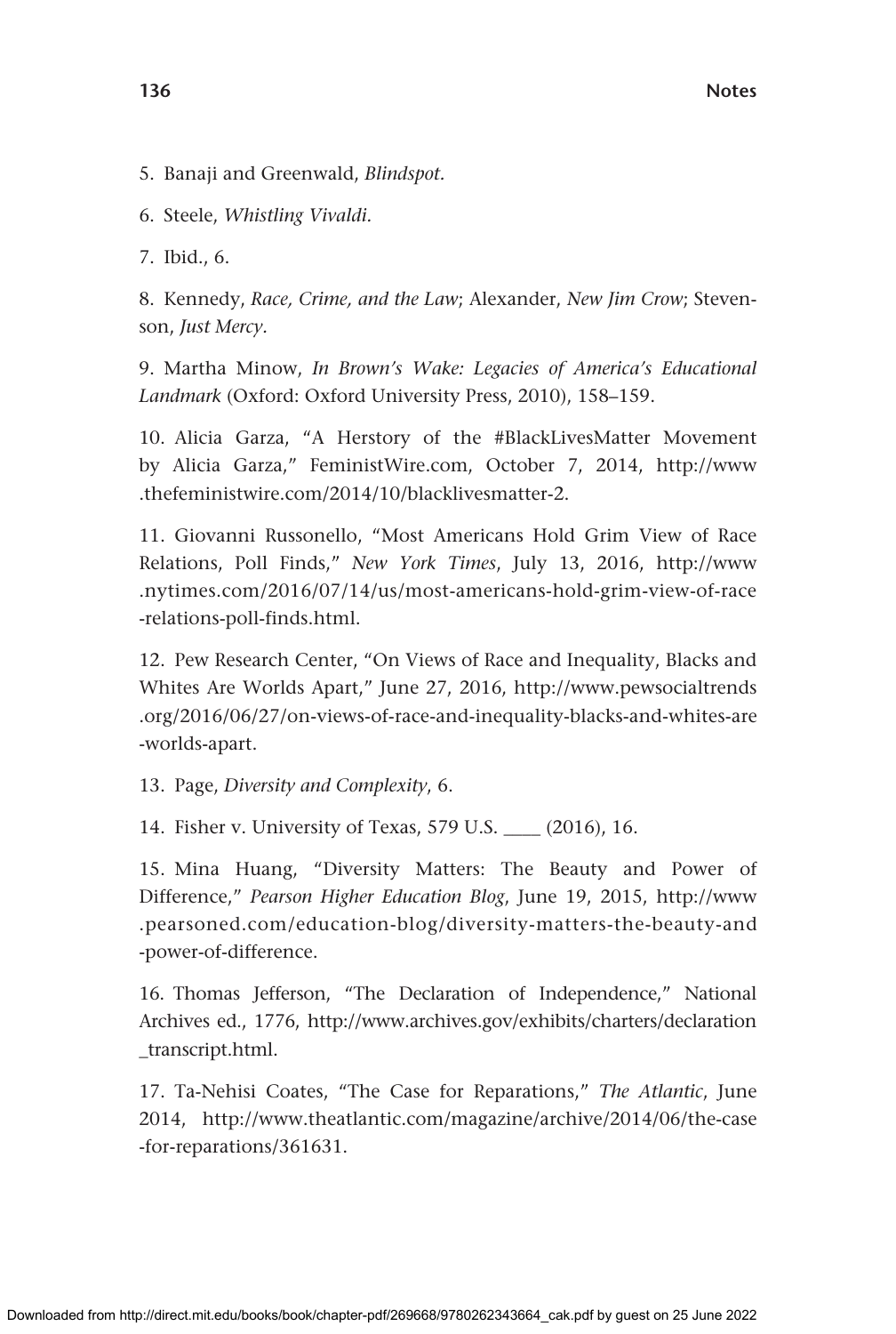#### **Notes 137**

18. Pettigrew and Tropp, "Intergroup Contact"; Goldsmith, "Shaping Race Relations"; Sidanius, *Diversity Challenge*.

19. Jeremy C. Fox, "Babson College Student Appears to Apologize for Wellesley Incident," *Boston Globe*, November 13, 2016, [https://www](https://www.bostonglobe.com/metro/2016/11/12/babson-student-apologizes-for-wellesley-incident/DfB9lp4Ec30BO6KIqXz35I/story.html) [.bostonglobe.com/metro/2016/11/12/babson-student-apologizes-for](https://www.bostonglobe.com/metro/2016/11/12/babson-student-apologizes-for-wellesley-incident/DfB9lp4Ec30BO6KIqXz35I/story.html) [-wellesley-incident/DfB9lp4Ec30BO6KIqXz35I/story.html](https://www.bostonglobe.com/metro/2016/11/12/babson-student-apologizes-for-wellesley-incident/DfB9lp4Ec30BO6KIqXz35I/story.html).

20. William Frey, "Diversity Defines the Millennial Generation," *The Avenue*, Brookings Institution, June 28, 2016, [http://www.brookings](http://www.brookings.edu/blogs/the-avenue/posts/2016/06/28-diversity-millennial-frey) [.edu/blogs/the-avenue/posts/2016/06/28-diversity-millennial-frey](http://www.brookings.edu/blogs/the-avenue/posts/2016/06/28-diversity-millennial-frey).

21. William Frey, "New Projections Point to a Majority Minority Nation by 2044," *The Avenue*, Brookings Institution, December 12, 2014, [http://](http://www.brookings.edu/blogs/the-avenue/posts/2014/12/12-majority-minority-nation-2044-frey) [www.brookings.edu/blogs/the-avenue/posts/2014/12/12-majority](http://www.brookings.edu/blogs/the-avenue/posts/2014/12/12-majority-minority-nation-2044-frey) [-minority-nation-2044-frey.](http://www.brookings.edu/blogs/the-avenue/posts/2014/12/12-majority-minority-nation-2044-frey)

22. Pew Research Center, "10 Demographic Trends That Are Shaping the U.S. and the World," March 31, 2016, [http://www.pewresearch.org/](http://www.pewresearch.org/fact-tank/2016/03/31/10-demographic-trends-that-are-shaping-the-u-s-and-the-world) [fact-tank/2016/03/31/10-demographic-trends-that-are-shaping-the-u-s](http://www.pewresearch.org/fact-tank/2016/03/31/10-demographic-trends-that-are-shaping-the-u-s-and-the-world) [-and-the-world.](http://www.pewresearch.org/fact-tank/2016/03/31/10-demographic-trends-that-are-shaping-the-u-s-and-the-world)

23. Fisher v. University of Texas, 579 U.S. \_\_\_\_ (2016), 16, originally in the University of Texas at Austin's submissions to the Court at Supp. App. 23A.

### **Chapter 4**

1. Abrams v. United States, 250 U.S. 616 (1919).

2. Ibid. The cases the Supreme Court Justices had in mind included *Schenck v. United States*, 249 U.S. 47 (1919), and *Frohwerk v. United States*, 249 U.S. 204 (1919). See also "*Abrams v. United States*" on the website of the Chicago-Kent College of Law, [https://www.oyez.org/cases/1900](https://www.oyez.org/cases/1900-1940/250us616) [-1940/250us616.](https://www.oyez.org/cases/1900-1940/250us616)

3. Ibid., 630–631.

4. Healy, *Great Dissent.*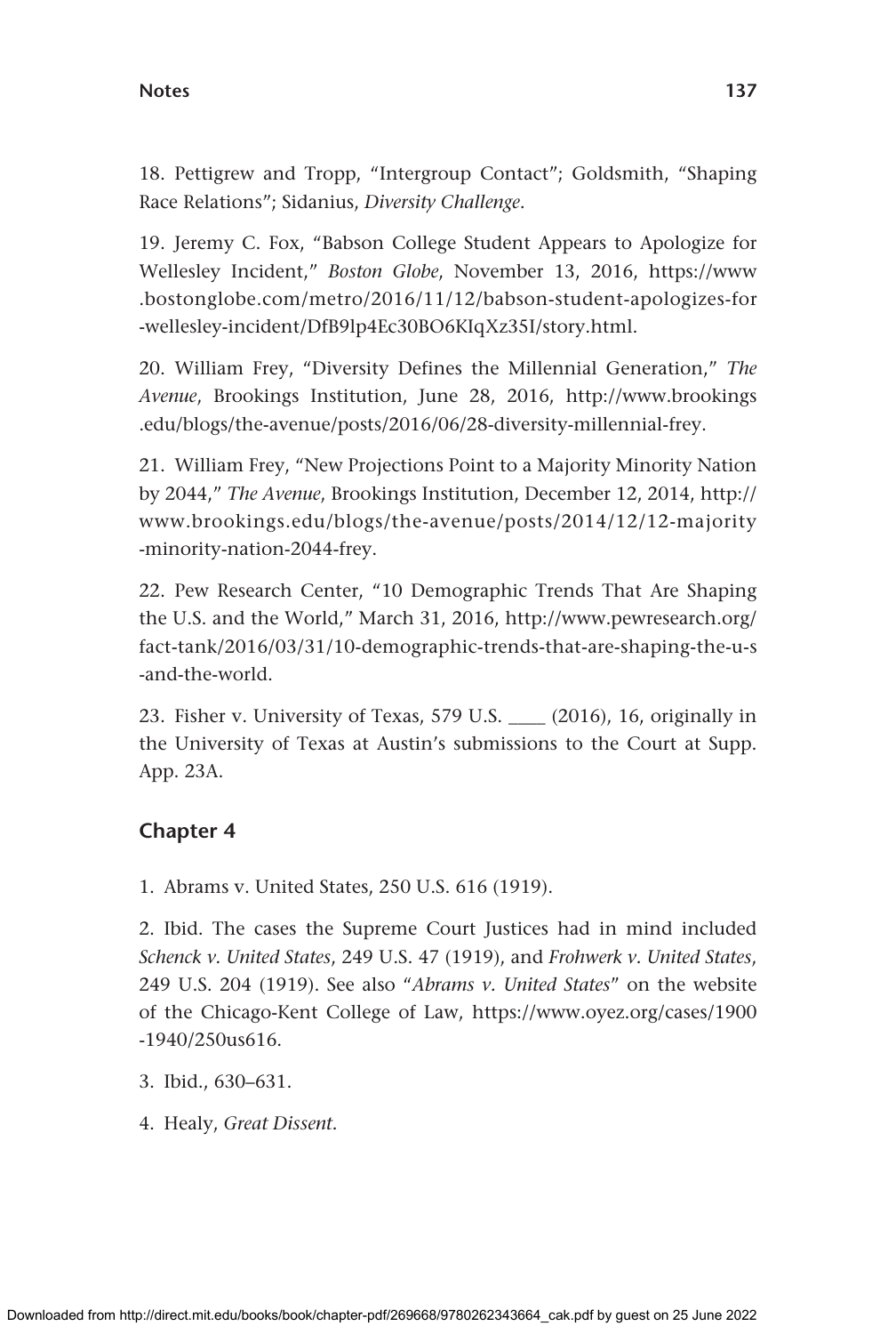- 5. Milton, *Areopagitica*.
- 6. Douglass, "Plea for Free Speech."
- 7. Erasmus, *Education of a Christian Prince*.
- 8. U.S. Const. amend. I.

9. Marsh v. Alabama, 326 U.S. 501 (1946); Pruneyard Shopping Center v. Robins, 447 U.S. 74 (1980).

- 10. Fish, *There's No Such Thing.*
- 11. Stone, *Perilous Times*, 8.

12. Bollinger, *Tolerant Society.* For a critique of Bollinger's General Tolerance Theory, see Paul Brest, "How Free Do We Want to Be?," *New York Times*, June 8, 1986, [http://www.nytimes.com/1986/06/08/books/how](http://www.nytimes.com/1986/06/08/books/how-free-do-we-want-to-be.html) [-free-do-we-want-to-be.html.](http://www.nytimes.com/1986/06/08/books/how-free-do-we-want-to-be.html)

13. Douglass, "Plea for Free Speech."

14. William Lloyd Garrison to William James Potter, Oct. 11, 1873, call no. Ms.A.1.1 v.8, p.30B, Boston Public Library.

15. Ruth Tenzer Feldman and Bettina Aptheker, "The Free Speech Movement: 50th Anniversary," *Kidlit Celebrates Women's History Month*  (blog), March 24, 2014, [http://kidlitwhm.blogspot.com/2014/03/the](http://kidlitwhm.blogspot.com/2014/03/the-free-speech-movement-50th.html) [-free-speech-movement-50th.html.](http://kidlitwhm.blogspot.com/2014/03/the-free-speech-movement-50th.html)

16. John Perry Barlow, "Declaration of Independence of Cyberspace," Electronic Frontier Foundation, 1996, [https://www.eff.org/cyberspace](https://www.eff.org/cyberspace-independence) [-independence.](https://www.eff.org/cyberspace-independence)

17. Ibid.

18. Ryan Girdusky, "New Anti-Hillary Hashtag Shows Bernie Supporters Aren't Going Quietly," Red Alert Politics website, May 24, 2016, [http://](http://redalertpolitics.com/2016/05/24/new-anti-hillary-hashtag-shows-bernie-supporters-arent-going-quietly) [redalertpolitics.com/2016/05/24/new-anti-hillary-hashtag-shows](http://redalertpolitics.com/2016/05/24/new-anti-hillary-hashtag-shows-bernie-supporters-arent-going-quietly) [-bernie-supporters-arent-going-quietly.](http://redalertpolitics.com/2016/05/24/new-anti-hillary-hashtag-shows-bernie-supporters-arent-going-quietly)

19. Janell Ross, "What an Anti-Hillary Hashtag Tells Us about Sexism in the 2016 Campaign," *Washington Post,* January 26, 2016, [https://www](https://www.washingtonpost.com/news/the-fix/wp/2016/01/26/wordthatmightdescribetheamericanvoter)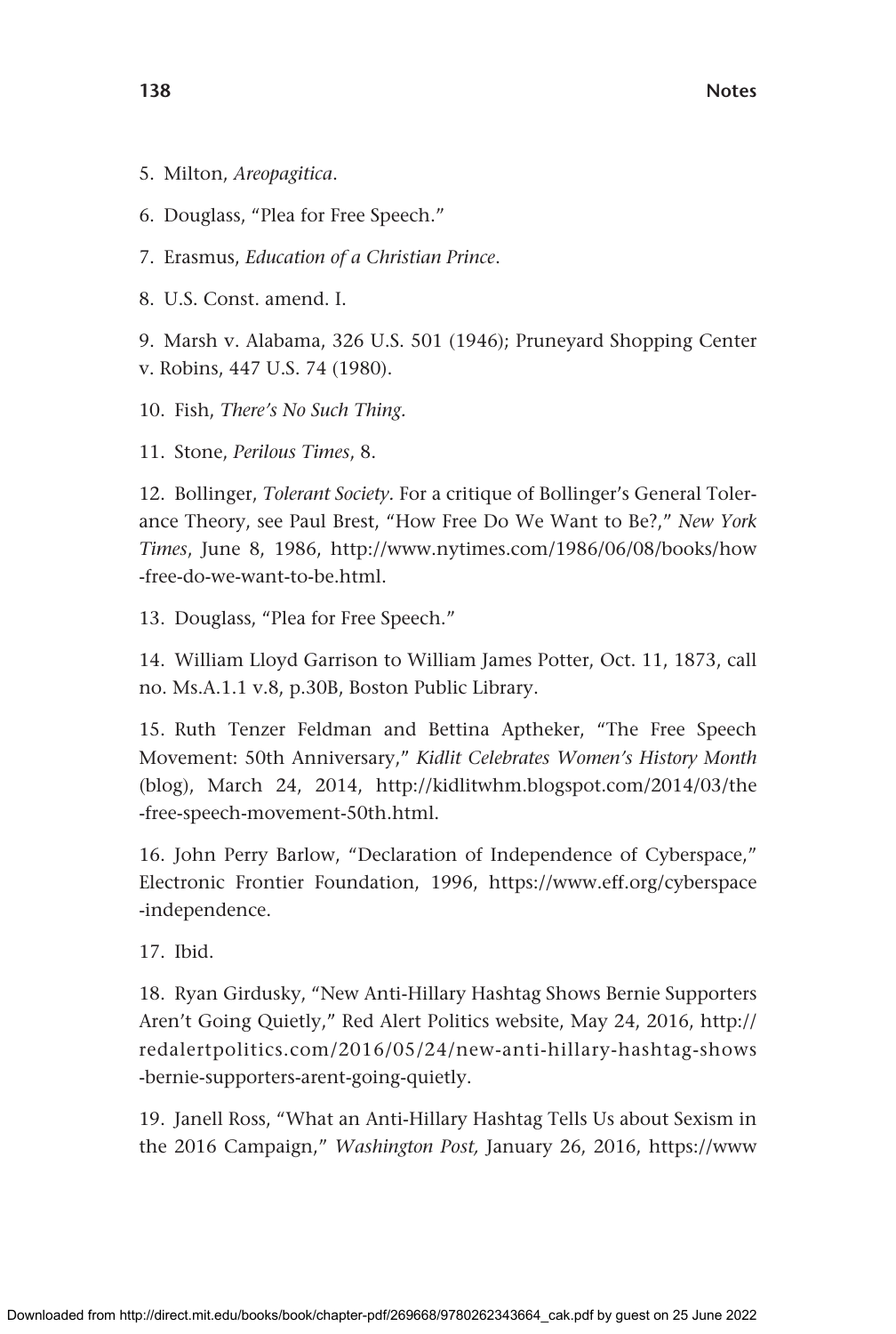[.washingtonpost.com/news/the-fix/wp/2016/01/26/wordthatmightdesc](https://www.washingtonpost.com/news/the-fix/wp/2016/01/26/wordthatmightdescribetheamericanvoter) [ribetheamericanvoter.](https://www.washingtonpost.com/news/the-fix/wp/2016/01/26/wordthatmightdescribetheamericanvoter)

20. Bird, Taylor, and Kraft, "Student Conduct," 183–205.

### **Chapter 5**

1. "Spotlight on Speech Codes 2017: The State of Free Speech on Our Nation's Campuses," FIRE's website, [https://www.thefire.org/](https://www.thefire.org/spotlight-on-speech-codes-2017) [spotlight-on-speech-codes-2017.](https://www.thefire.org/spotlight-on-speech-codes-2017)

2. *Oxford English Dictionary*, online entry for "hate speech," [http://www](http://www.oed.com.ezp-prod1.hul.harvard.edu/view/Entry/84550?redirectedFrom=hate+speech#eid21206310) [.oed.com.ezp-prod1.hul.harvard.edu/view/Entry/84550?redirectedFrom](http://www.oed.com.ezp-prod1.hul.harvard.edu/view/Entry/84550?redirectedFrom=hate+speech#eid21206310) [=hate+speech#eid21206310.](http://www.oed.com.ezp-prod1.hul.harvard.edu/view/Entry/84550?redirectedFrom=hate+speech#eid21206310)

3. Chaplinsky v. New Hampshire, 315 U.S. 568 (1942). The *Chaplinsky* opinion may be accessed in a reliable form online at Cornell's Legal Information Institute website, [https://www.law.cornell.edu/](https://www.law.cornell.edu/supremecourt/text/315/568) [supremecourt/text/315/568](https://www.law.cornell.edu/supremecourt/text/315/568).

4. *Chaplinsky* itself deserves much more discussion on several fronts. Some legal scholars believe the decision should be overturned. See Caine, "Trouble with 'Fighting Words,'" 443–562, [http://scholarship](http://scholarship.law.marquette.edu/cgi/viewcontent.cgi?article=1026&context=mulr) [.law.marquette.edu/cgi/viewcontent.cgi?article=1026&context=mulr.](http://scholarship.law.marquette.edu/cgi/viewcontent.cgi?article=1026&context=mulr) Others find the *Chaplinsky* opinion problematic insofar as the Court's decision focused on the statute and not on what Chaplinsky said to the marshal. The words Chaplinsky used are political speech that would almost certainly enjoy First Amendment protection if tested on their merits today. It is hard to imagine that what Chaplinsky did would in fact have incited violence against the marshal; from what we know of the facts, it is much more likely that he was the one at risk of harm, not so much the government official. For further discussion, see also FIRE's website for an analysis of *Chaplinsky* and other Supreme Court decisions relevant to campus speech at [https://www.thefire.org/misconceptions](https://www.thefire.org/misconceptions-about-the-fighting-words-exception) [-about-the-fighting-words-exception](https://www.thefire.org/misconceptions-about-the-fighting-words-exception).

5. David L. Hudson Jr., "'Fighting Words' Case Still Making Waves on 70th Anniversary," the First Amendment Center website at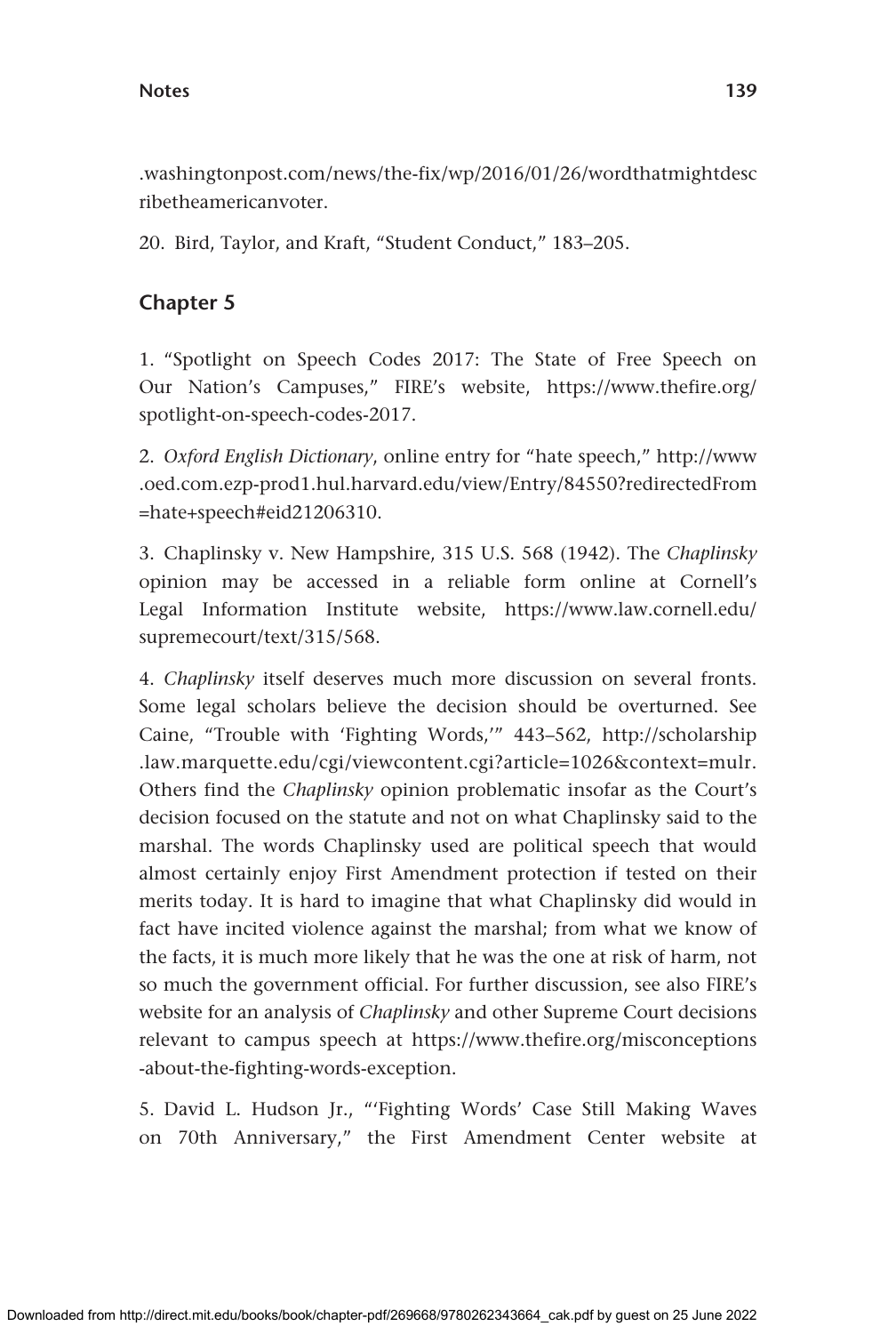Vanderbilt University and the Newseum, March 9, 2012, [http://www](http://www.firstamendmentcenter.org/fighting-words-case-still-making-waves-on-70th-anniversary) [.firstamendmentcenter.org/fighting-words-case-still-making-waves-on](http://www.firstamendmentcenter.org/fighting-words-case-still-making-waves-on-70th-anniversary) [-70th-anniversary.](http://www.firstamendmentcenter.org/fighting-words-case-still-making-waves-on-70th-anniversary)

6. Virginia v. Black, 538 U.S. 343, 359 (2003).

7. Ibid., 360.

8. Mass. Gen. Laws ch. 71, § 37O (2016).

9. Mass. Gen. Laws ch. 71, § 37O(d)(3) (2016).

10. Faris et al., "Harmful Speech Online."

11. See "Policy Statement Supporting Diversity and Free Speech" on the website of the Office of the University Provost at Arizona State University, [https://provost.asu.edu/committees/cci/policies.](https://provost.asu.edu/committees/cci/policies)

12. Ibid.

13. Greg Lukianoff and Jonathan Haidt, "The Coddling of the American Mind," *The Atlantic*, September 2015, [http://www.theatlantic.com/](http://www.theatlantic.com/magazine/archive/2015/09/the-coddling-of-the-american-mind/399356) [magazine/archive/2015/09/the-coddling-of-the-american-mind/](http://www.theatlantic.com/magazine/archive/2015/09/the-coddling-of-the-american-mind/399356) [399356](http://www.theatlantic.com/magazine/archive/2015/09/the-coddling-of-the-american-mind/399356); Lukianoff and Haidt, *Coddling of the American Mind*.

14. FIRE, "Spotlight on Speech Codes 2017."

15. University of Chicago, Office of the Provost, *Report of the Committee on Freedom of Expression*, January 2015, [https://provost.uchicago.edu/](https://provost.uchicago.edu/sites/default/files/documents/reports/FOECommitteeReport.pdf) [sites/default/files/documents/reports/FOECommitteeReport.pdf.](https://provost.uchicago.edu/sites/default/files/documents/reports/FOECommitteeReport.pdf)

16. Columbia University, Office of Communications and Public Affairs website, "President Lee C. Bollinger's 2016 Convocation Address: Learning from Freedom of Expression," August 29, 2016, [http://news](http://news.columbia.edu/content/1272) [.columbia.edu/content/1272](http://news.columbia.edu/content/1272).

17. Kermit L. Hall, "Free Speech on Public College Campuses Overview," the First Amendment Center website at Vanderbilt University and the Newseum, September 13, 2002, [http://www](http://www.firstamendmentcenter.org/free-speech-on-public-college-campuses) [.firstamendmentcenter.org/free-speech-on-public-college-campuses.](http://www.firstamendmentcenter.org/free-speech-on-public-college-campuses) See also "Free Speech, Public Universities, and State Actors as First Amend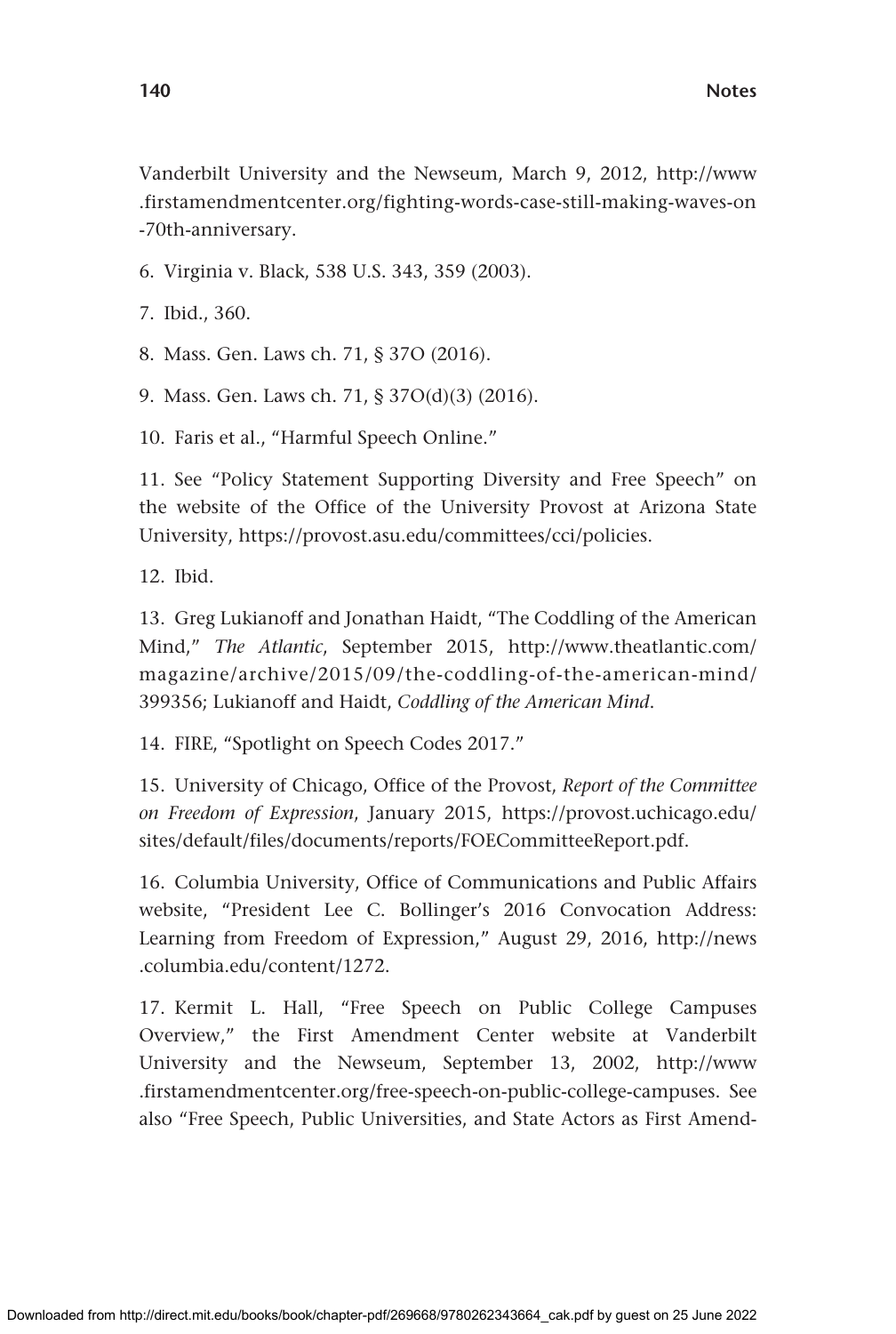ment Speakers," *PrawfsBlawg* (blog), February 10, 2006, [http://](http://prawfsblawg.blogs.com/prawfsblawg/2006/02/free_speech_pub.html) [prawfsblawg.blogs.com/prawfsblawg/2006/02/free\\_speech\\_pub.html.](http://prawfsblawg.blogs.com/prawfsblawg/2006/02/free_speech_pub.html)

18. Schauer, "Between Speech and Action."

19. University of Chicago, *Report of the Committee on Freedom of Expression*.

20. "Private Universities," FIRE website, [https://www.thefire.org/](https://www.thefire.org/spotlight/public-and-private-universities/) [spotlight/public-and-private-universities/.](https://www.thefire.org/spotlight/public-and-private-universities/)

21. FIRE, "Spotlight on Speech Codes 2017."

22. Geoffrey Stone, "Remembering the Nazis in Skokie," *Huffington Post*, May 20, 2009, [http://www.huffingtonpost.com/geoffrey-r-stone/](http://www.huffingtonpost.com/geoffrey-r-stone/remembering-the-nazis-in_b_188739.html) [remembering-the-nazis-in\\_b\\_188739.html.](http://www.huffingtonpost.com/geoffrey-r-stone/remembering-the-nazis-in_b_188739.html) See also *National Socialist Party of America v. Village of Skokie*, 432 U.S. 43 (1977).

23. Popper, *Open Society*, 581.

24. For one side of the debate, framing some of the key issues involved, see "Hate Speech on Campus," American Civil Liberties Union (ACLU) website, [https://www.aclu.org/other/hate-speech-campus.](https://www.aclu.org/other/hate-speech-campus)

### **Chapter 6**

1. Noland D. McCaskill, "Poll: Majority of Voters Believe Media Biased against Trump," *Politico*, October 19, 2016, [http://www.politico.com/](http://www.politico.com/story/2016/10/poll-media-bias-against-donald-trump-229998) [story/2016/10/poll-media-bias-against-donald-trump-229998.](http://www.politico.com/story/2016/10/poll-media-bias-against-donald-trump-229998)

2. Ben Collins, "Student: Jerry Falwell Jr. Axed Anti-Trump Story from Liberty University's School Newspaper," *Daily Beast*, October 10, 2016, [http://www.thedailybeast.com/articles/2016/10/18/jerry-falwell-axes](http://www.thedailybeast.com/articles/2016/10/18/jerry-falwell-axes-anti-trump-story-from-liberty-university-s-student-newspaper.html) [-anti-trump-story-from-liberty-university-s-student-newspaper.html.](http://www.thedailybeast.com/articles/2016/10/18/jerry-falwell-axes-anti-trump-story-from-liberty-university-s-student-newspaper.html)

3. Terrell Jermaine Starr, "There's a Good Reason Protesters at the University of Missouri Didn't Want the Media around," *Washington Post*, November 11, 2015, [https://www.washingtonpost.com/posteverything/](https://www.washingtonpost.com/posteverything/wp/2015/11/11/theres-a-good-reason-protesters-at-the-university-of-missouri-didnt-want-the-media-around/?utm_term=.6a6b107c0ec3) [wp/2015/11/11/theres-a-good-reason-protesters-at-the-university-of](https://www.washingtonpost.com/posteverything/wp/2015/11/11/theres-a-good-reason-protesters-at-the-university-of-missouri-didnt-want-the-media-around/?utm_term=.6a6b107c0ec3) [-missouri-didnt-want-the-media-around/?utm\\_term=.6a6b107c0ec3.](https://www.washingtonpost.com/posteverything/wp/2015/11/11/theres-a-good-reason-protesters-at-the-university-of-missouri-didnt-want-the-media-around/?utm_term=.6a6b107c0ec3)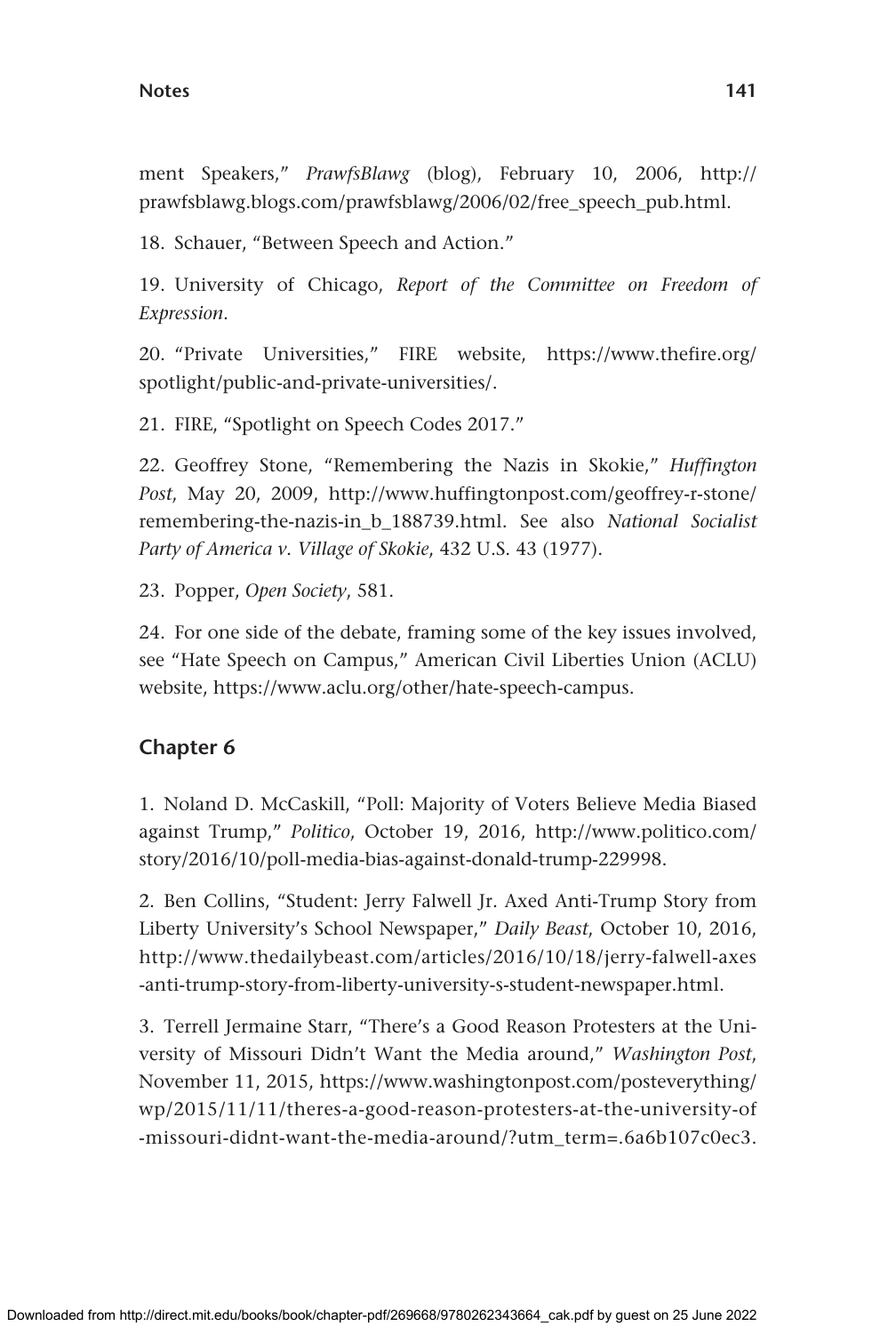See also the press release from the School of Journalism at University of Missouri, "Dean David Kurpius Comments on Student's Coverage of Protest on Carnahan Quad," November 10, 2016, [https://journalism](https://journalism.missouri.edu/2015/11/dean-david-kurpius-comments-on-students-coverage-of-protest-on-carnahan-quad) [.missouri.edu/2015/11/dean-david-kurpius-comments-on-students](https://journalism.missouri.edu/2015/11/dean-david-kurpius-comments-on-students-coverage-of-protest-on-carnahan-quad) [-coverage-of-protest-on-carnahan-quad;](https://journalism.missouri.edu/2015/11/dean-david-kurpius-comments-on-students-coverage-of-protest-on-carnahan-quad) Krishnadev Calamur, "What's Happening at the University of Missouri?," *The Atlantic*, November 9, 2015, [http://www.theatlantic.com/national/archive/2015/11/whats](http://www.theatlantic.com/national/archive/2015/11/whats-happening-at-the-university-of-missouri/414870) [-happening-at-the-university-of-missouri/414870.](http://www.theatlantic.com/national/archive/2015/11/whats-happening-at-the-university-of-missouri/414870)

4. Austin Huguelet and Daniel Victor, "'I Need Some Muscle': Missouri Activists Block Journalists," *New York Times*, November 9, 2015, [http://](http://www.nytimes.com/2015/11/10/us/university-missouri-protesters-block-journalists-press-freedom.html) [www.nytimes.com/2015/11/10/us/university-missouri-protesters-block](http://www.nytimes.com/2015/11/10/us/university-missouri-protesters-block-journalists-press-freedom.html) [-journalists-press-freedom.html](http://www.nytimes.com/2015/11/10/us/university-missouri-protesters-block-journalists-press-freedom.html).

5. *Free Speech on Campus* (Miami: Knight Foundation, April 4, 2016), Knight Foundation website, [http://www.knightfoundation.org/reports/](http://www.knightfoundation.org/reports/free-speech-campus) [free-speech-campus.](http://www.knightfoundation.org/reports/free-speech-campus)

6. See "Right to Peaceful Assembly: United States" on the Library of Congress website, last modified August 24, 2016, [https://www.loc.gov/](https://www.loc.gov/law/help/peaceful-assembly/us.php) [law/help/peaceful-assembly/us.php.](https://www.loc.gov/law/help/peaceful-assembly/us.php)

7. *Free Speech on Campus*, Knight Foundation.

### **Chapter 7**

1. McEwan, *Nutshell*.

2. Franklin D. Roosevelt, "Message for American Education Week," September 27, 1938, online by Gerhard Peters and John T. Woolley, The American Presidency Project, [http://www.presidency.ucsb.edu/ws/?pid](http://www.presidency.ucsb.edu/ws/?pid=15545)  $=15545.$  $=15545.$ 

3. Chris Sweeney, "How Liberal Professors Are Ruining College: In New England, They Outnumber Conservatives 28 to 1. Why That's Bad for Everyone," *Boston Magazine,* January 2017, [http://www.bostonmagazine](http://www.bostonmagazine.com/news/article/2016/12/20/liberal-professors) [.com/news/article/2016/12/20/liberal-professors.](http://www.bostonmagazine.com/news/article/2016/12/20/liberal-professors) See also "The Heterodox Academy" website, <http://heterodoxacademy.org>.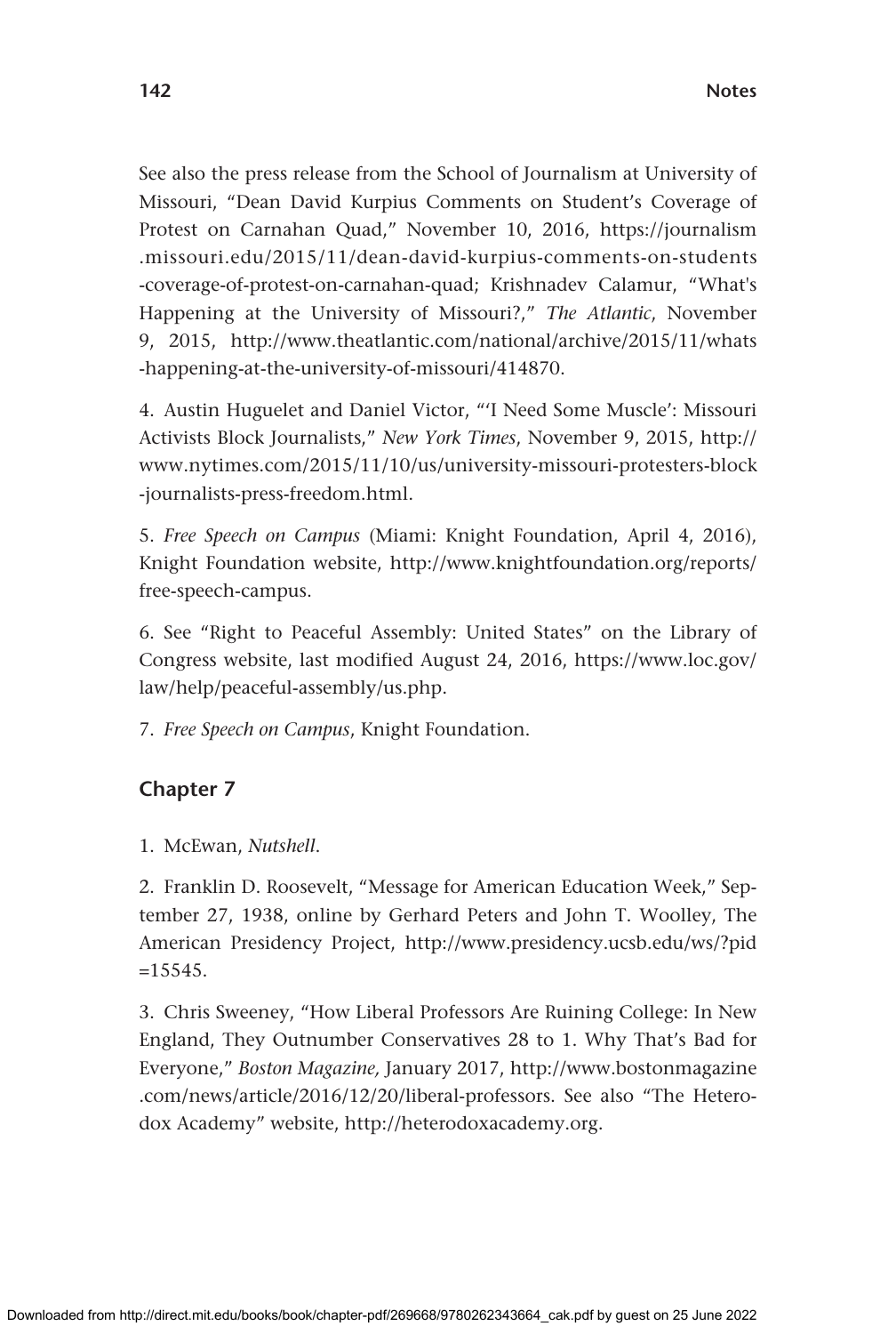4. Steve Wyche, "Colin Kaepernick Explains Why He Sat during National Anthem," NFL website, August 27, 2016, [http://www.nfl.com/](http://www.nfl.com/news/story/0ap3000000691077/article/colin-kaepernick-explains-why-he-sat-during-national-anthem) [news/story/0ap3000000691077/article/colin-kaepernick-explains-why](http://www.nfl.com/news/story/0ap3000000691077/article/colin-kaepernick-explains-why-he-sat-during-national-anthem) [-he-sat-during-national-anthem.](http://www.nfl.com/news/story/0ap3000000691077/article/colin-kaepernick-explains-why-he-sat-during-national-anthem)

5. Clarke and Antonio, "Rethinking Research."

- 6. Garton Ash, *Free Speech.*
- 7. Chang, *We Gon' Be Alright.*

8. William Frey, "New Projections Point to a Majority Minority Nation by 2044," *The Avenue*, Brookings Institution, December 12, 2014, [http://](http://www.brookings.edu/blogs/the-avenue/posts/2014/12/12-majority-minority-nation-2044-frey) [www.brookings.edu/blogs/the-avenue/posts/2014/12/12-majority](http://www.brookings.edu/blogs/the-avenue/posts/2014/12/12-majority-minority-nation-2044-frey) [-minority-nation-2044-frey.](http://www.brookings.edu/blogs/the-avenue/posts/2014/12/12-majority-minority-nation-2044-frey)

9. Jelani Cobb, "Race and the Free Speech Diversion," *New Yorker*, November 10, 2015, [http://www.newyorker.com/news/news-desk/race](http://www.newyorker.com/news/news-desk/race-and-the-free-speech-diversion) [-and-the-free-speech-diversion;](http://www.newyorker.com/news/news-desk/race-and-the-free-speech-diversion) Conor Friedersdorf, "Free Speech Is No Diversion," *The Atlantic*, November 12, 2015, [http://www.theatlantic](http://www.theatlantic.com/politics/archive/2015/11/race-and-the-anti-free-speech-diversion/415254/) [.com/politics/archive/2015/11/race-and-the-anti-free-speech-diversion/](http://www.theatlantic.com/politics/archive/2015/11/race-and-the-anti-free-speech-diversion/415254/) [415254/.](http://www.theatlantic.com/politics/archive/2015/11/race-and-the-anti-free-speech-diversion/415254/)